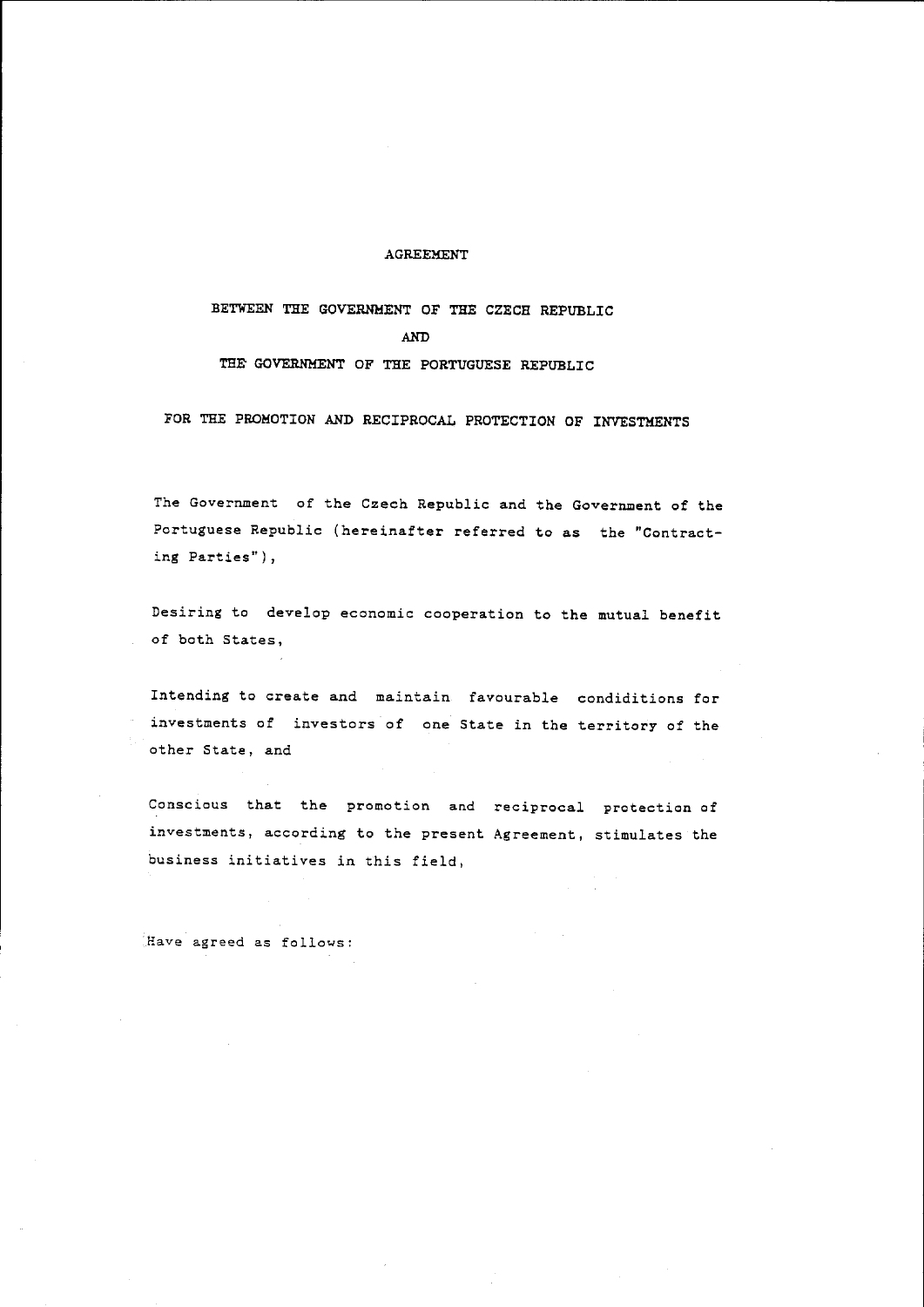## Article 1

#### Definitions

For the purposes of this Agreement:

1. The term "investment" shall comprise every kind of asset invested in connection with economic activities by an investor of one Contracting Party in the territory of the other Contracting Party in accordance with the laws and regulations of the latter and shall include, in particular, though not exclusively:

- *lal* movable and immovable property as well as any other property rights in rem such as mortgages, liens, pledges, and similar rights;
- *Ibl* shares, stocks and debentures of companies or any other form of participation in a company;
- *Icl* claims to money or to any performance having an economic value associated with an investment;
- *Idl* intellectual property rights, including copyrights, industrial property rights, such as trade marks, patents, industrial designs, technical processes, know-how, trade secrets, trade names and goodwill associated with an investment;
- *lei* any right conferred by laws or under contract and any licenses and permits pursuant to law, including the concessions to prospect, research and exploitation of **natural resourCes.**

Any alteration of the form in which assets are invested shall not affect their character as investment.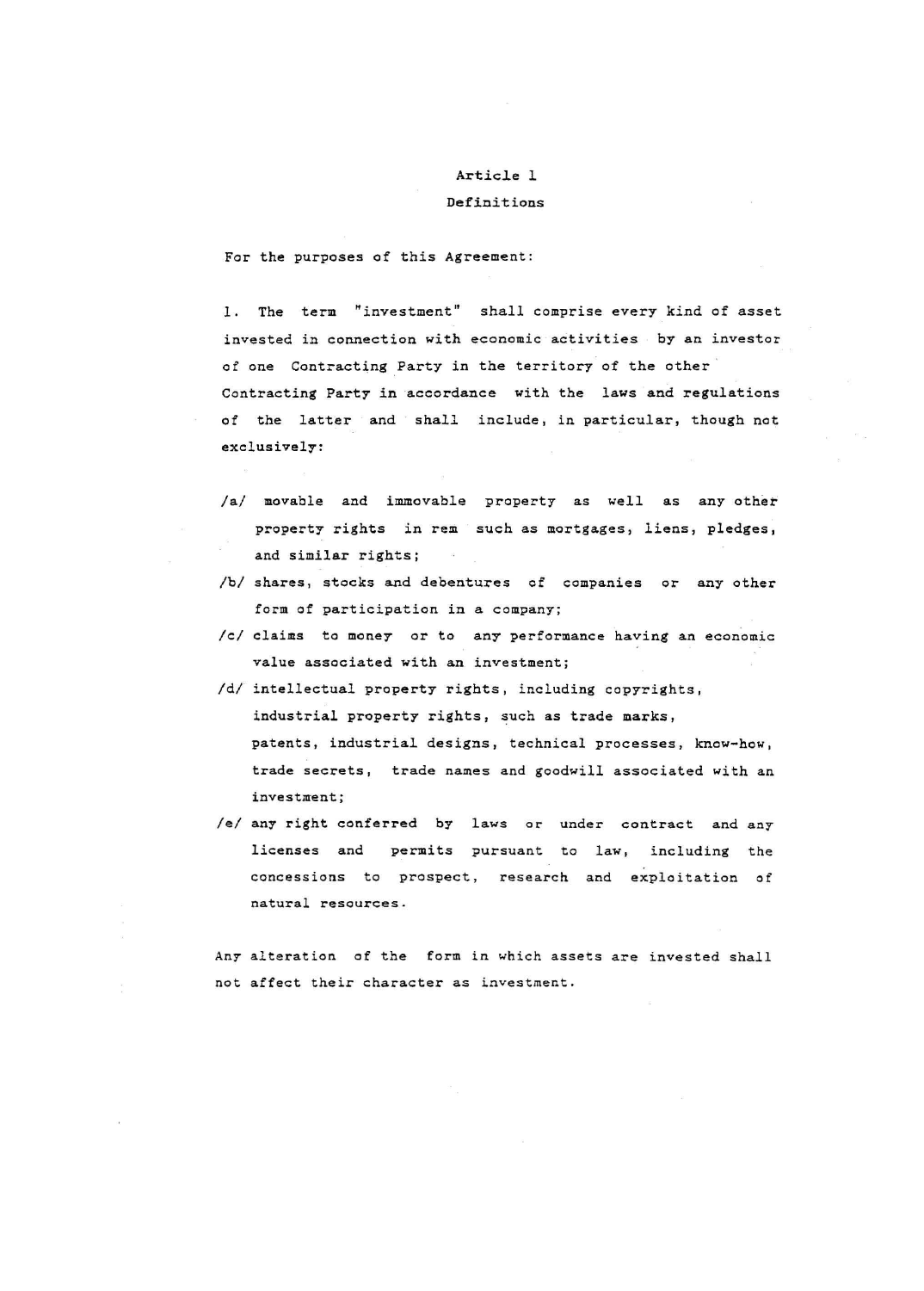2. The term "investor" shall mean any natural or legal person from one of the Contracting Parties who invests in the territory of the other Contracting Party:

- /a/ "Natural person" shall mean any natural person having the nationality of either Contracting Party in accordance with its laws.
- /b/ "Legal person" shall mean any entity with legal personality which has a main office in the territory of one of the Contracting Parties and is constituted or incorporated in accordance with the laws of that Contracting Party.

3. The term **"returns"** shall mean amounts yielded by an investment and in particular, though not exclusively, includes profits, interest, capital gains, shares, dividends, royalties or fees.

4. The term "liquidation of investment" shall mean that the investment has been terminated in accordance with the legal provisions in force in the territory of the Contracting Party in which the investment in question has been made.

## Article 2

## Promotion and Protection of Investments

1. Each Contracting Party shall encourage and create favourable conditions for investors of the other Contracting Party to **make investments in its territory and, shall admit such investments, in accordance with its laws and regulations.**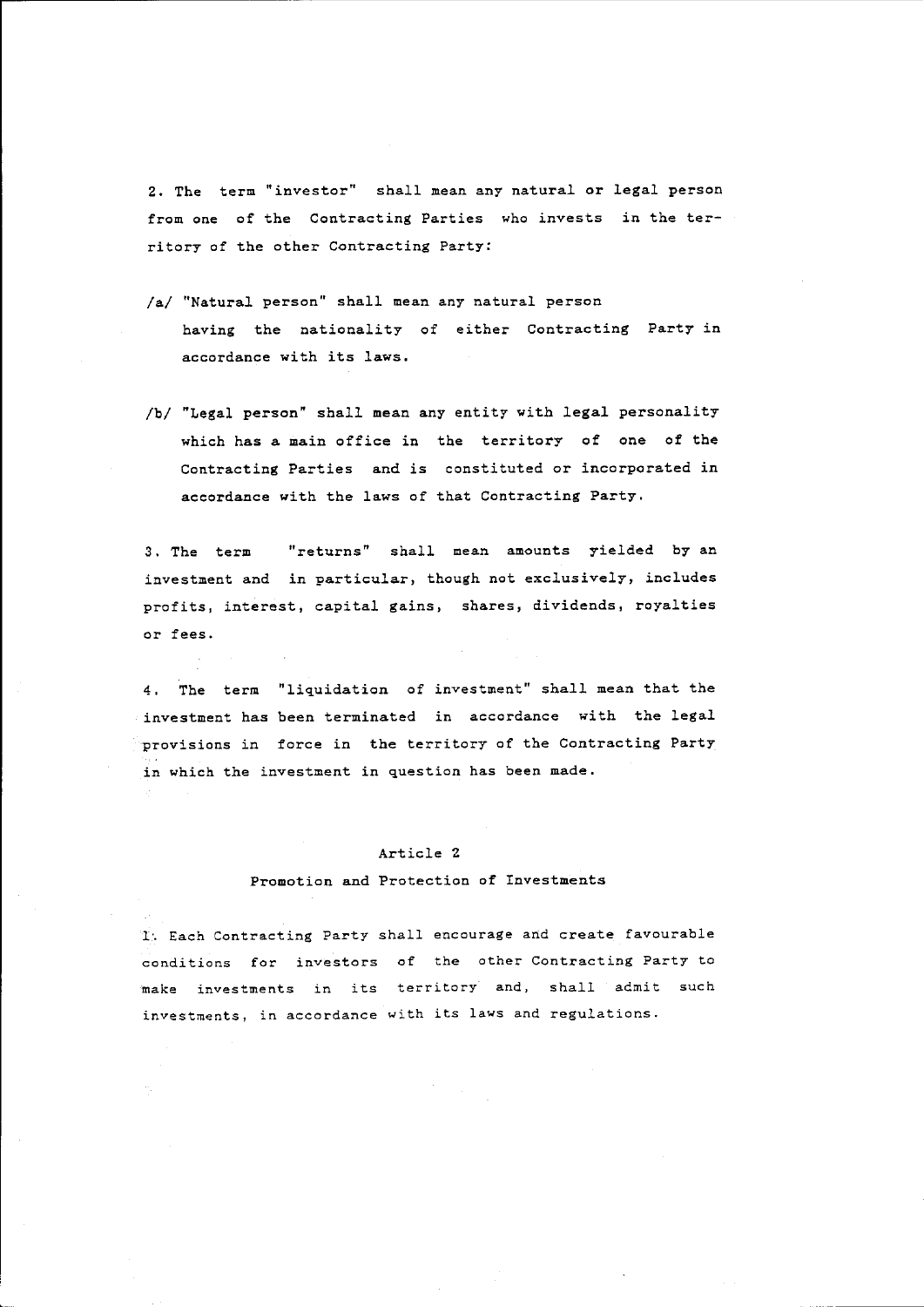2. Investments of investors of either Contracting Party shall at all times be accorded fair and equitable treatment and shall enjoy full protection and security in the territory of the other Contracting Party.

## Article 3

## National and Most-Favoured-Nation Treatment

1. Each Contracting Party shall in its territory accord investments and returns of investor of the other Contracting Party treatment which is fair and equitable and not less favourable than that which it accords to investments and returns of its own investors or to investments and returns of investors of any third State whichever is more favourable.

2. Each Contracting Party shall in its territory accord to investors of the other Contracting Party, as regards management, maintenance, use, enjoyment or disposal of their investment, treatment which is fair and equitable and not less favourable than that which it accords to its own investors or of any third State, whichever is more favourable.

3. The provisions of paragraph l and 2 of this Article shall not be construed so as to oblige one Contracting Party to extend to the investors of the other the benefit of any treatment, preference or privilege which may be extended by the former Contracting Party by virtue of:

/a/ any customs union or free trade area or a monetary union or similar international agreements leading to such unions or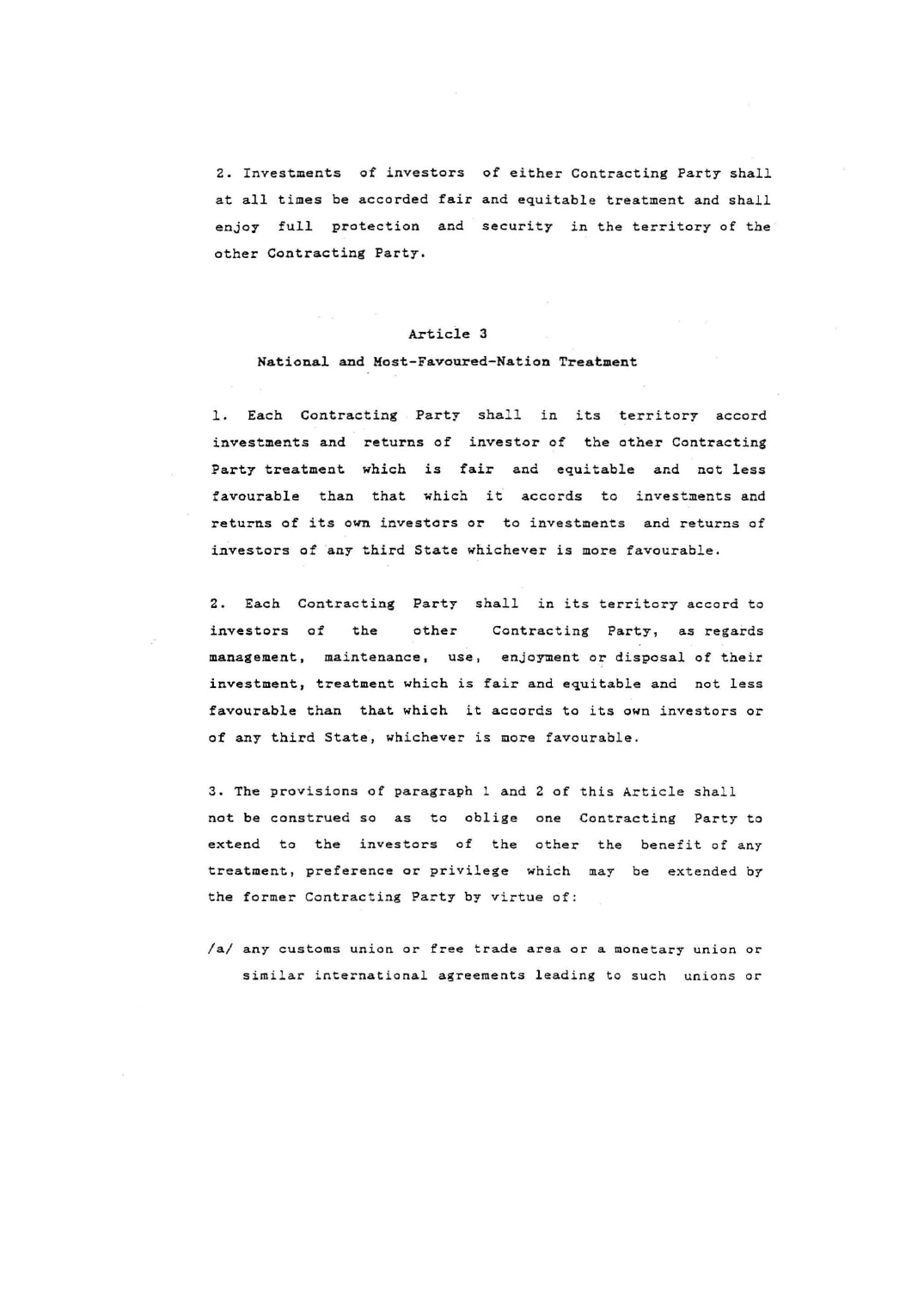which either of the Contracting Party *is* or may become a Party;

*Ibl* any international agreement or arrangement relating wholly or mainly to taxation.

## Article 4

## Compensation for Losses

When investments by investors of either Contracting Party suffer losses owing to war, armed conflict, a state of national emergency, revolt, insurrection, riot or other similar events in the territory of the other Contracting Party, they shall be accorded by the latter Contracting Party treatment, as regards restitution, indemnification, compensation or other settlement, not less favourable than that which' the latter Contracting Party accords to its own investors or to' investors of any third State. Resulting payments shall be freely transferable in freely convertible currency without delay.

## Article 5

#### Expropriation

1. Investments of investors of either Contracting Party shall not be nationalized, expropriated or subjected to measures having effect equivalent to nationalization or expropriation (hereinafter referred to as "expropriation") in the territory of the ot\er Contracting Party except for a public purpose. The expropriation shall be carried out under due process of law, on a non-discriminatory basis and shall be accompanied by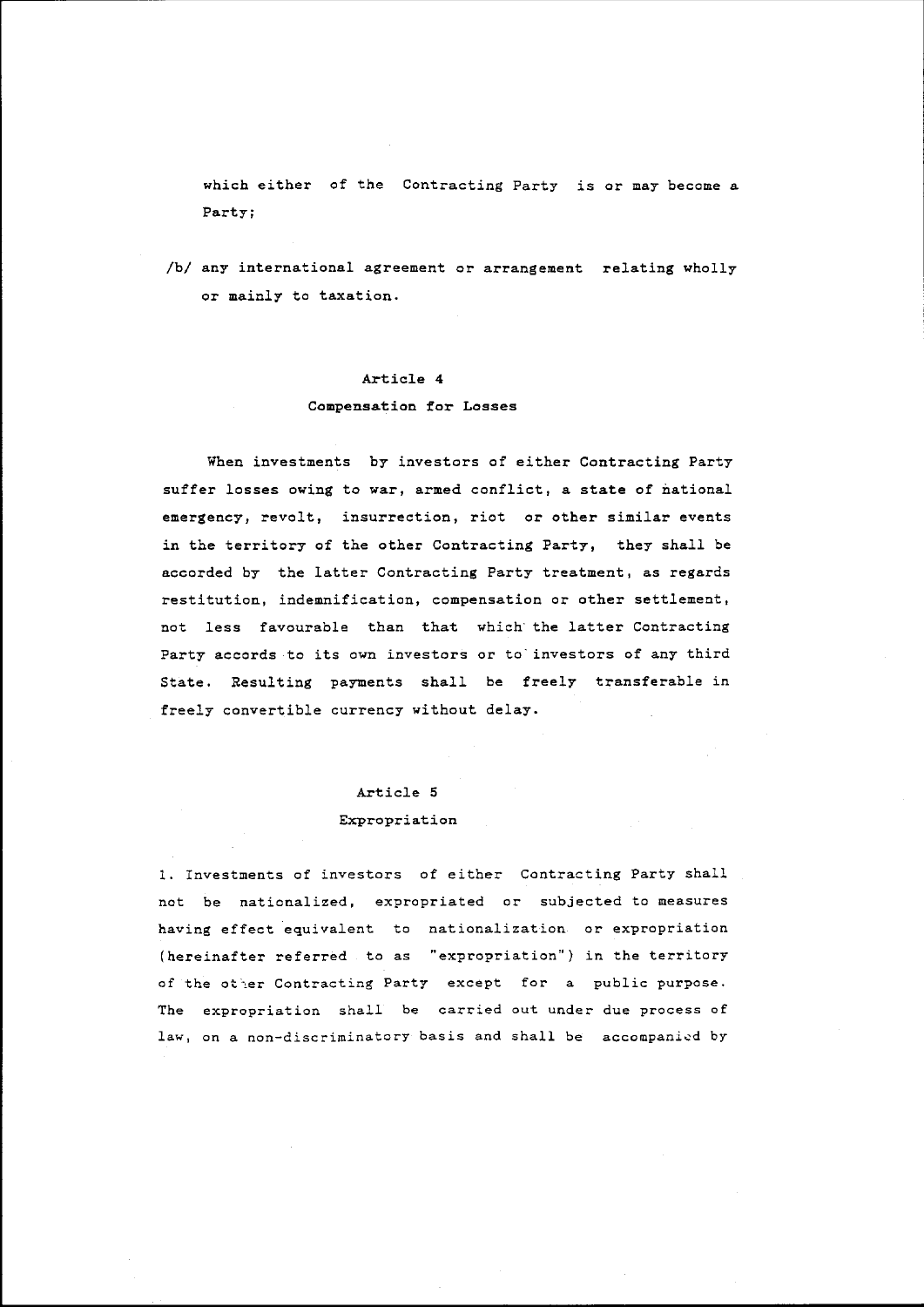provisions for the payment of prompt, adequate and effective compensation. Such compensation shall amount to the market value of the investment, expropriated immediately before expropriation or impending expropriation became public knowledge, shall include interest at a normal commercial rate from the date of expropriation, shall be made without delay, be effectively realizable and be freely transferable in freely convertible currency.

2. The investor affected shall have a right, to prompt review, by a judicial or other independent authority of that Contracting Party, of his or its case and of the valuation of his or its investment in accordance with the principles set out in this Article.

3. The provisions of this Article shall also apply where a Contracting Party expropriates the assets of a company which has a main office in the territory of one of the Contracting Parties and is constituted or incorporated in accordance with the laws of that Contracting Party, and in which investors of the other Contracting Party own shares.

# Article 6

## Transfers

1. The Contracting Parties shall guarantee the transfer of payments related to investments and returns. The transfers shall be made in a freely convertible currency, without any restriction and undue delay. Such transfers shall include in particular, though not exclusively: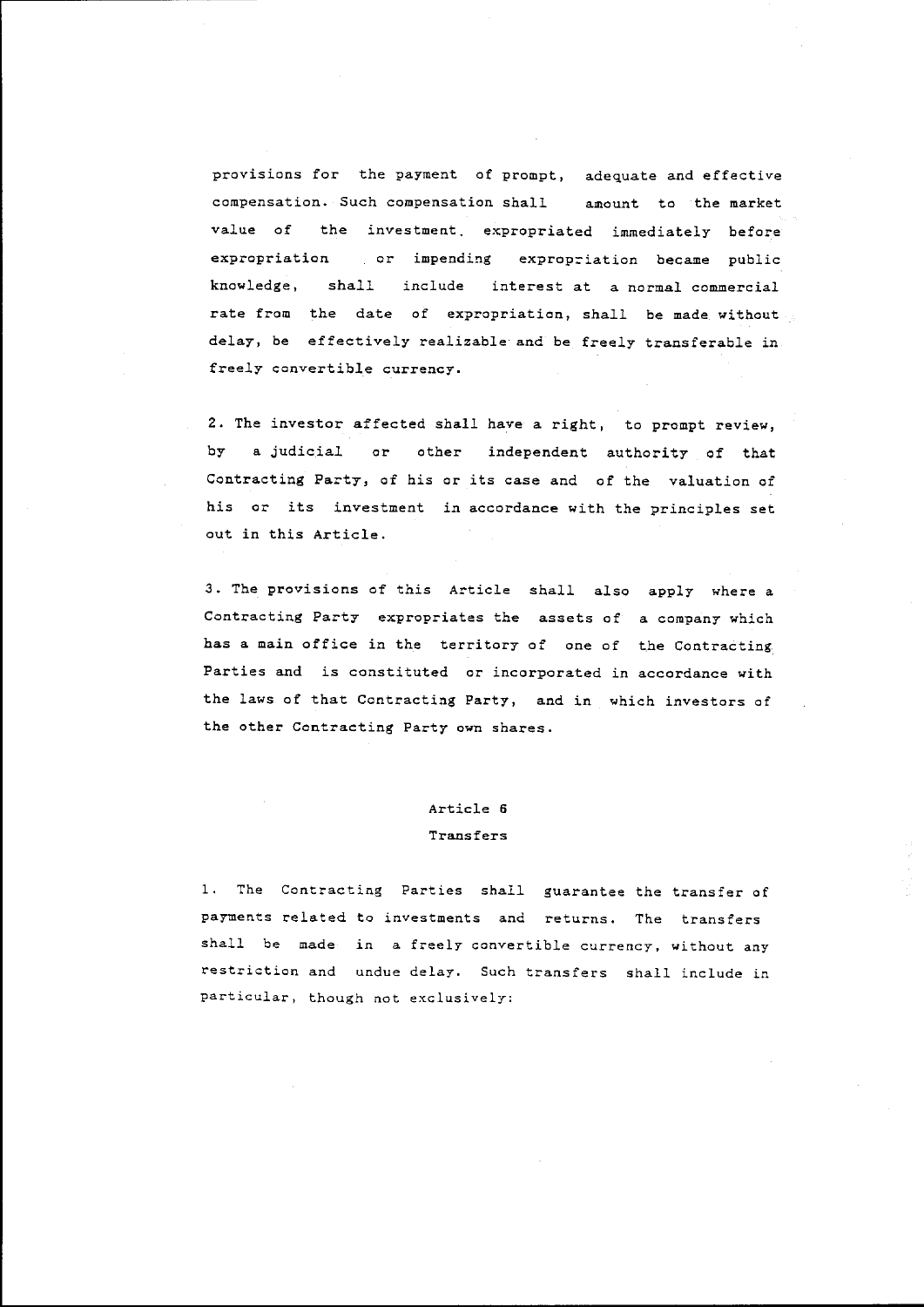- *lal* capital and additional amounts to maintain or increase the **investment;**
- *Ibl* the returns form the investment, as defined in paragraph 3 of Article 1;
- *Icl* funds *in* service of repayment of loans, recognized by both Contracting Parties to be an investment;
- *Idl* the proceeds obtained from the sale or liquidation of the **investment;**
- /e/ the compensations and payments in accordance with Articles 4 and 5 of this Agreement;
- *If I* any payment made pursuant Article 7;
- *Igl* the earnings of natural persons for work or services done *in* connection with investments.

2. For the purpose of this Agreement, exchange rates shall be the official rates effective for the current transactions at the date of transfer, unless otherwise agreed.

## Article 7

#### Subrogation

1. If a Contracting Party or its designated agency makes payment to its own investors under a guarantee it has accorded in respect of an investment in the territory of the other Contracting Party, the latter Contracting Party shall **recognize:** 

*la/* the **assignment,** whether under the law or pursuant to a legal transaction in the territory of that Contracting Party, of any right or claim by the investor to the former Contracting Party or its designated agency, as well as,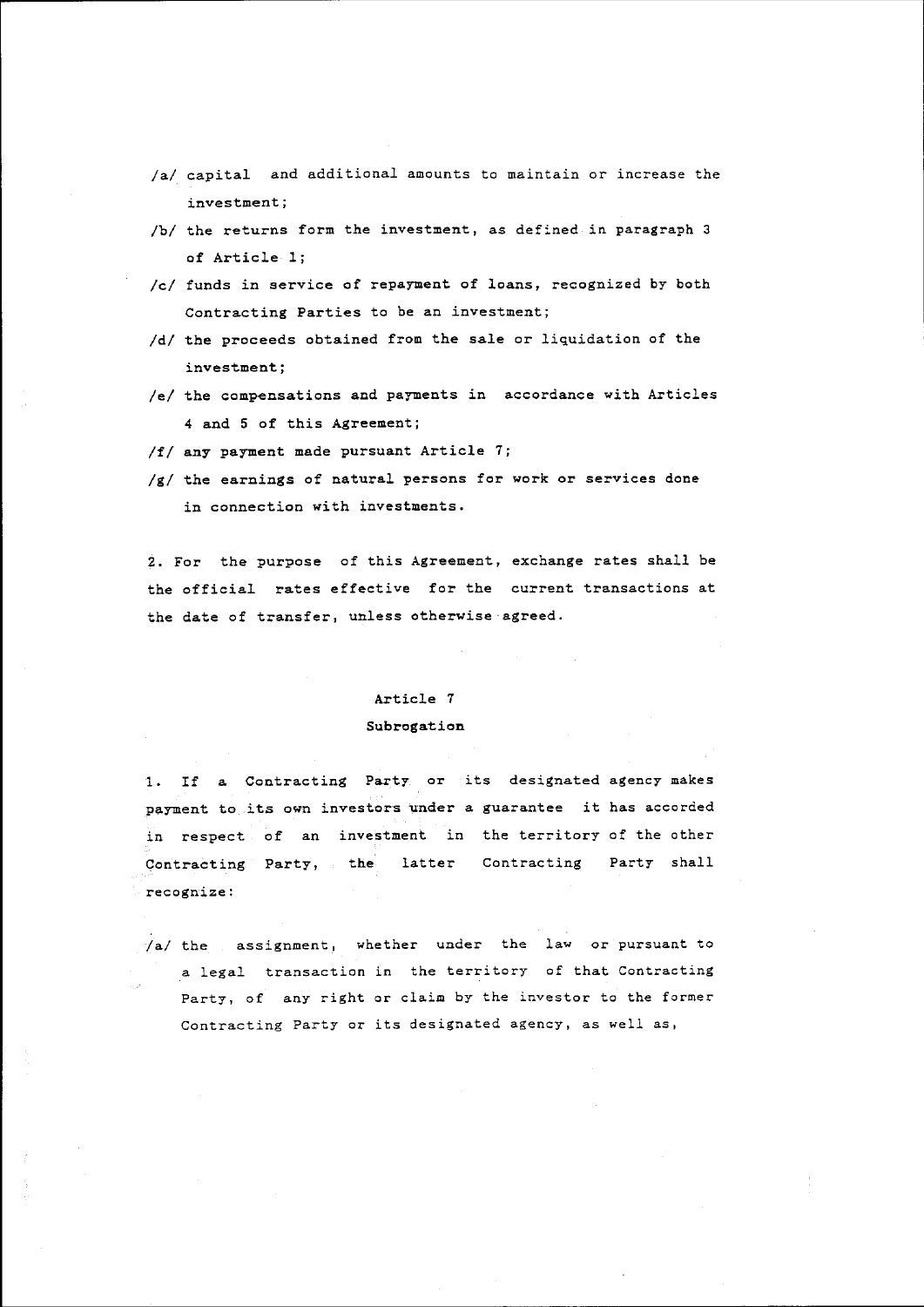/b/ that the former Contracting Party or its designated agency is entitled by virtue of subrogation to exercise the rights and enforce the claims of that investor and shall assume the obligations related to the investment.

2. The subrogated rights or claims shall not exceed the original rights or claims of the investor.

#### Article 8

Settlement of Investment Disputes between a Contracting Party and an Investor of the other Contracting Party

1. Any dispute which may arise between an investor of one Contracting Party and the other Contracting Party in connection with an investment on the territory of that other Contracting Party shall be subject to negotiations between the parties in dispute.

2. If any dispute between an investor of one Contracting Party and the other Contracting Party can not be thus settled within a period of six months, the investor shall be entitled to submit the case to one of the following jurisdictions:

- *lal* the competent court of the Contracting Party in the territory in which the investment has been made; or
- */bl* the International Centre for Settlement of Investment Disputes (ICSID) having regard to the applicable provisions of the Convention on the Settlement of Investment Disputes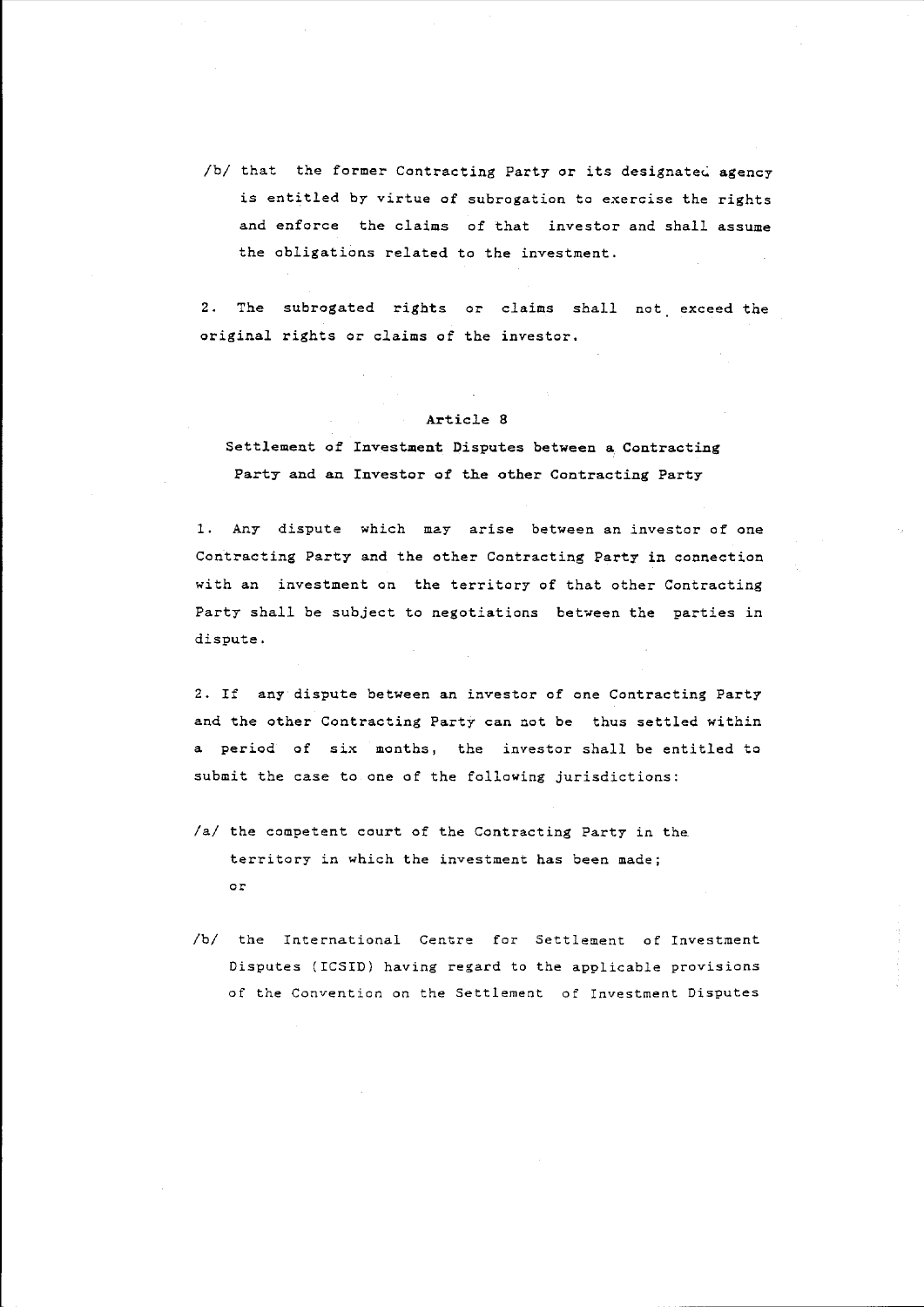between States and Nationals of other States opened for signature at Washington D.C. on 18 March 1965; or

*Icl* an arbitrator or international ad hoc arbitral tribunal established under the Arbitration Rules of the United Nations Commission on International Trade Law (UNCITRAL). The parties to the dispute may agree in writing to modify these Rules. The arbitral awards shall be final and binding on both Parties to the dispute.

## Article 9

Settlement of Disputes between the Contracting Parties

1. Disputes between the Contracting Parties concerning the interpretation or application of this Agreement shall, if possible, be settled through consultation or negotiation by diplomatic channels.

2. If the dispute cannot be thus settled within six months, it shall upon the request of either Contracting Party, be submitted to an Arbitral Tribunal in accordance with the provisions of this Article.

3. The Arbitral Tribunal shall be constituted for each individual case in the following way. Within two months of the receipt of the request for arbitration, each Contraating Party shall appoint one member of the Tribunal. These two members shall then select a national of a third State who on approval of the two Contracting Parties shall be appointed Chairman of the Tribunal (hereinafter referred to as the "Chairman"). The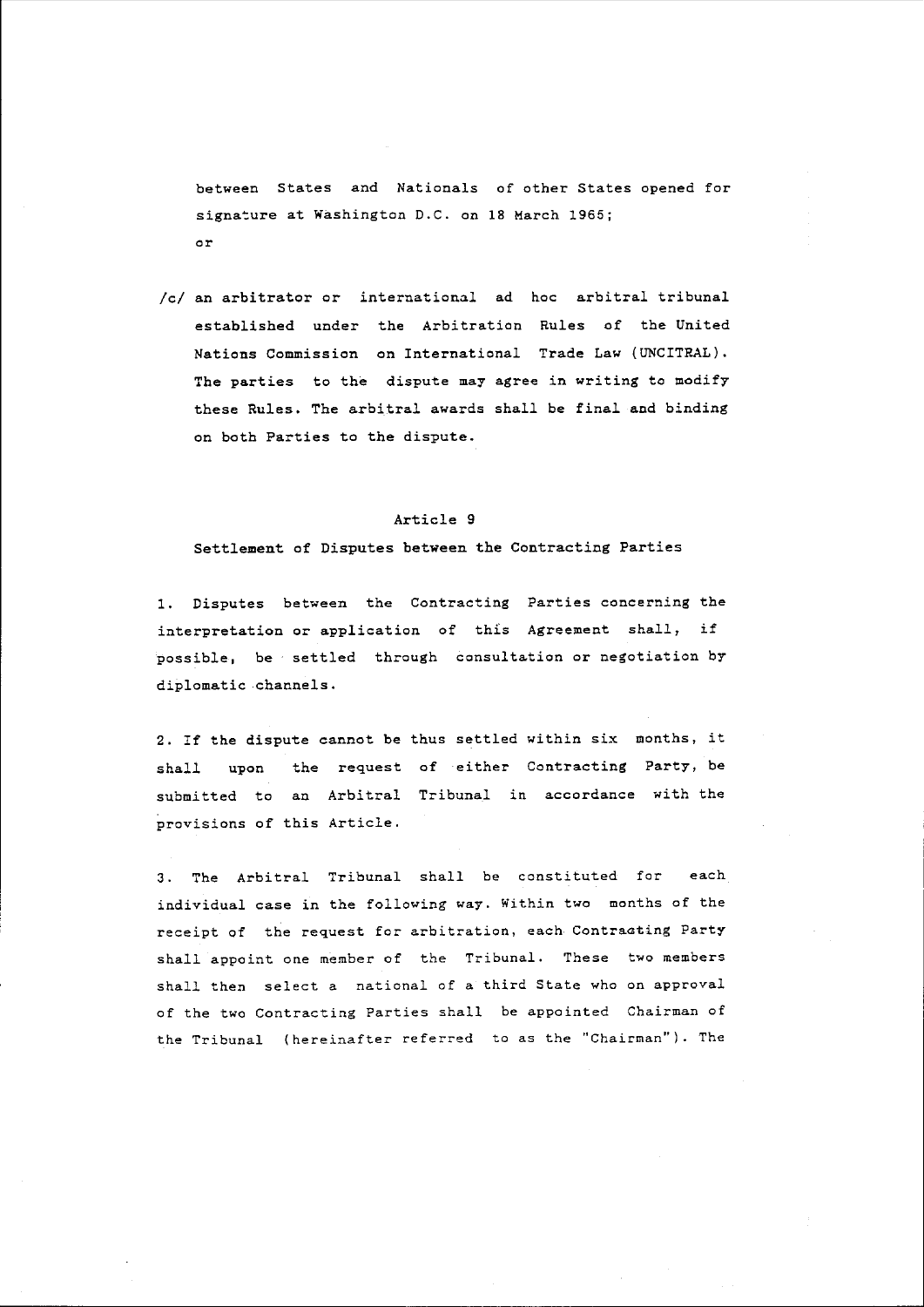Chairman shall be appointed within three months from the date of appointment of the other two members.

4. If within the periods specified in paragraph 3 of this Article the necessary appointments have not been made, a request may be made to the President of the International Court of Justice to make the appointments. If he happens to be a national of either Contracting Party, or if he is otherwise prevented from discharging the said function, the Vice-President shall be invited to make the appointments. If the Vice-President also happens to be a national of either Contracting Party or is prevented from discharging the said function, the member of the International Court of Justice next in seniority who is not a national of either Contracting Party shall be invited to make the appointments.

5. The Arbitral Tribunal shall reach its decision by a majority of votes. Such decision shall be binding. Each Contracting Party shall bear the cost of its own arbitrator and its representation in the arbitral proceedings; the cost of the Chairman and the remaining costs shall be borne in equal parts by both Contracting Parties. The Arbitral Tribunal shall determine its own procedure.

## Article 10

## Application \_of Other Rules and Special Commitments

If the provision of law of either Contracting Party or obligations under international law existing at present or established hereafter between the **Contracting Parties in**  addition to the present Agreement contain rules, whether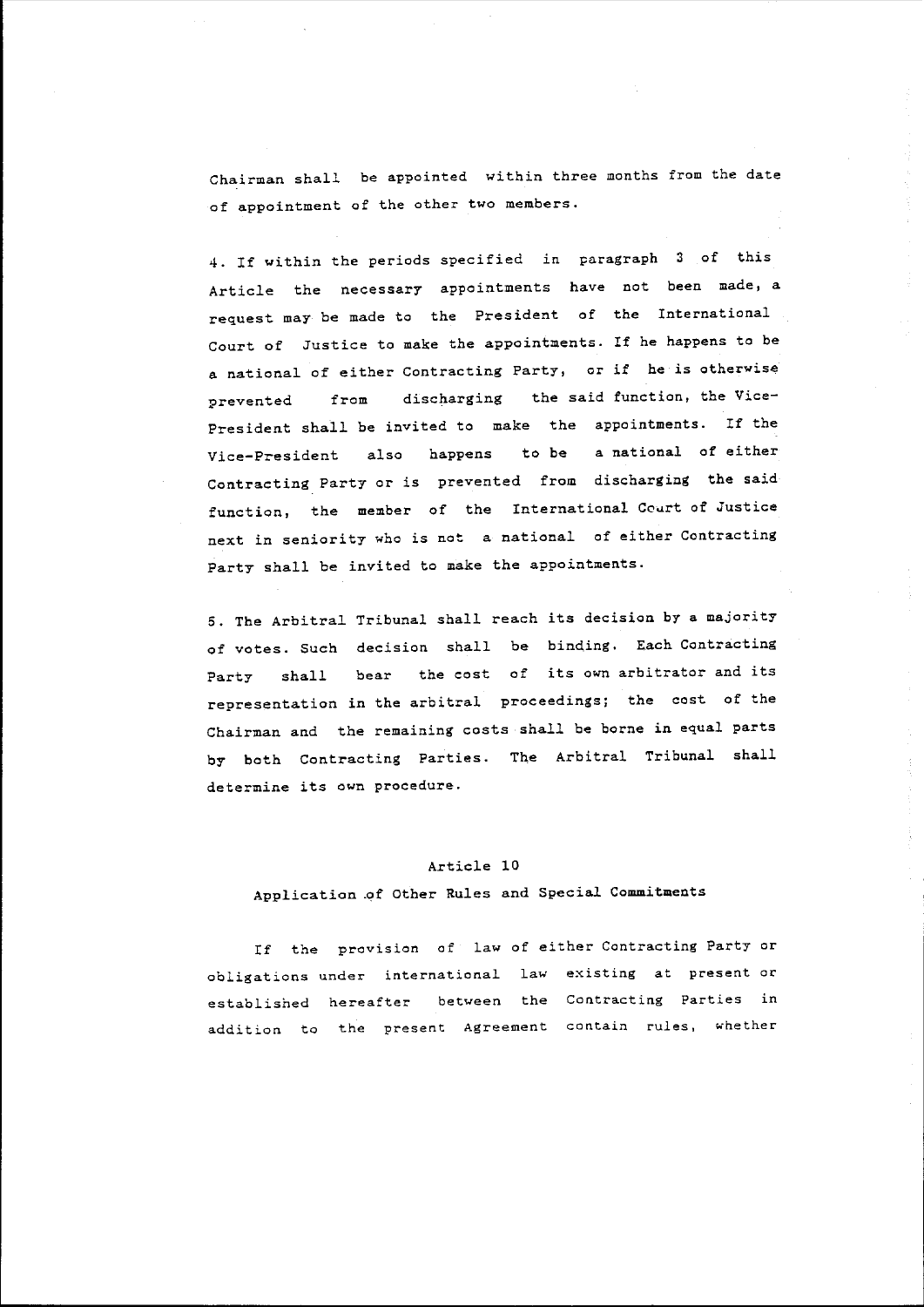general or specific, entitling investments by investors of the other Contracting Party to a treatment more favourable than *is*  provided for by the present Agreement, such rules shall, to the extent that they are more favourable, prevail over the present Agreement.

## Article 11

#### Consultations

Representatives of the Contracting Parties shall, whenever necessary, hold consultations on any matter affecting the implementation of this Agreement. These consultations shall be held on the proposal of one of the Contracting Parties at a place and at a time to be agreed upon through diplomatic channels.

## Article 12 Applicability of this Agreement

The provisions of this Agreement shall apply to future investments made by investors of one Contracting Party in the territory of the other Contracting Party and also to the investments made in accordance with its laws and regulations and existing on the date of this Agreement comming into force. However, the Agreement shall not apply to the disputes that have arisen before its entry into force.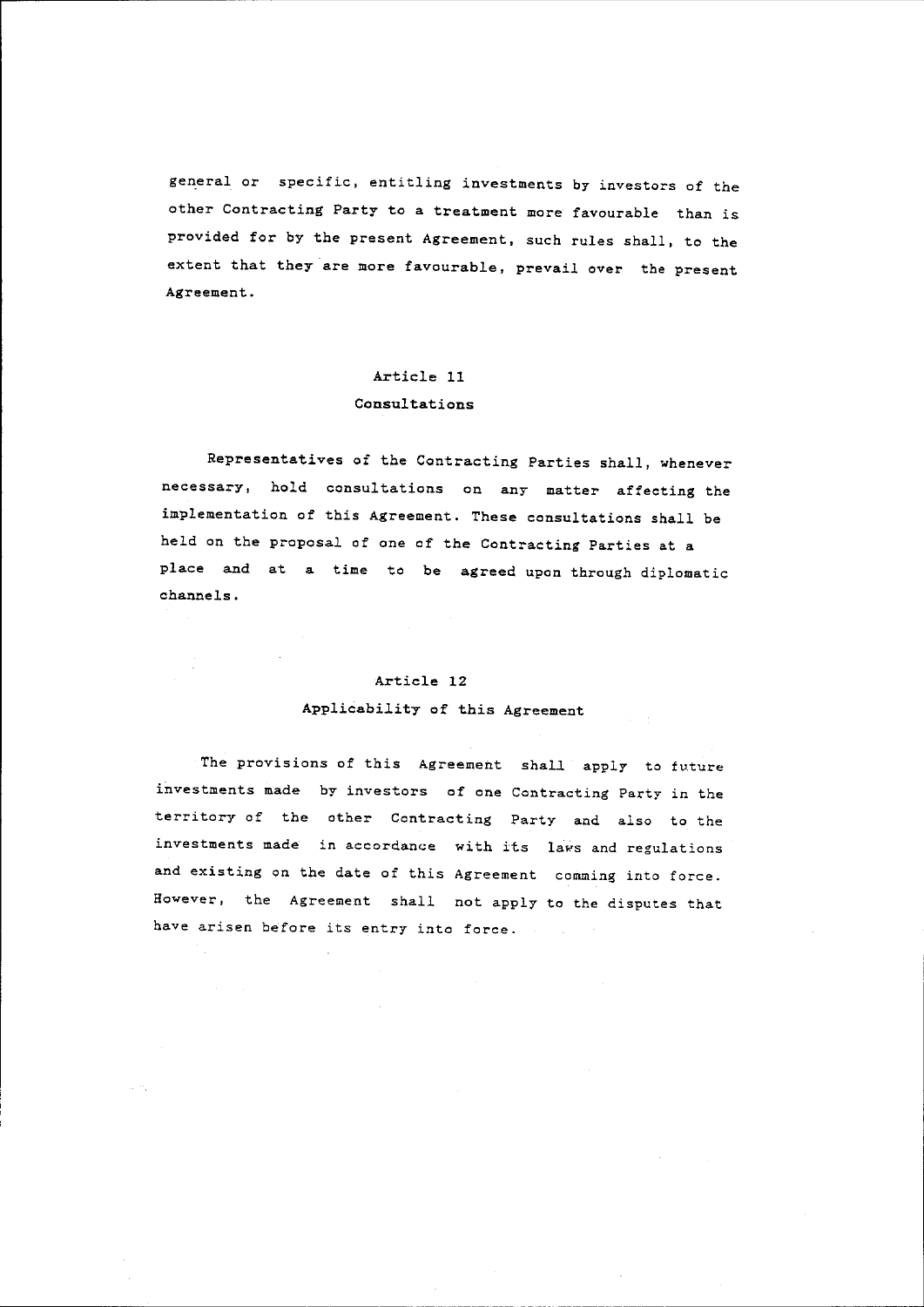## Article 13

## Entry into Force, Duration and rermination

1. Each of the Contracting Parties shall notify the other of the completion of the constitutional procedures required for bringing this Agreement into force. This Agreement shall enter into force on the date of the second notification.

2. This Agreement shall remain in force for a period of ten years and shall continue in force thereafter unless, one year before the expiry of the initial or any subsequent five-year period, either Contracting Party notifies the other in writing of its intention to terminate the Agreement.

3. In respect of investments made prior to the termination of this Agreement, the provisions of this Agreement shall continue to be effective for a period of ten years from the date of termination.